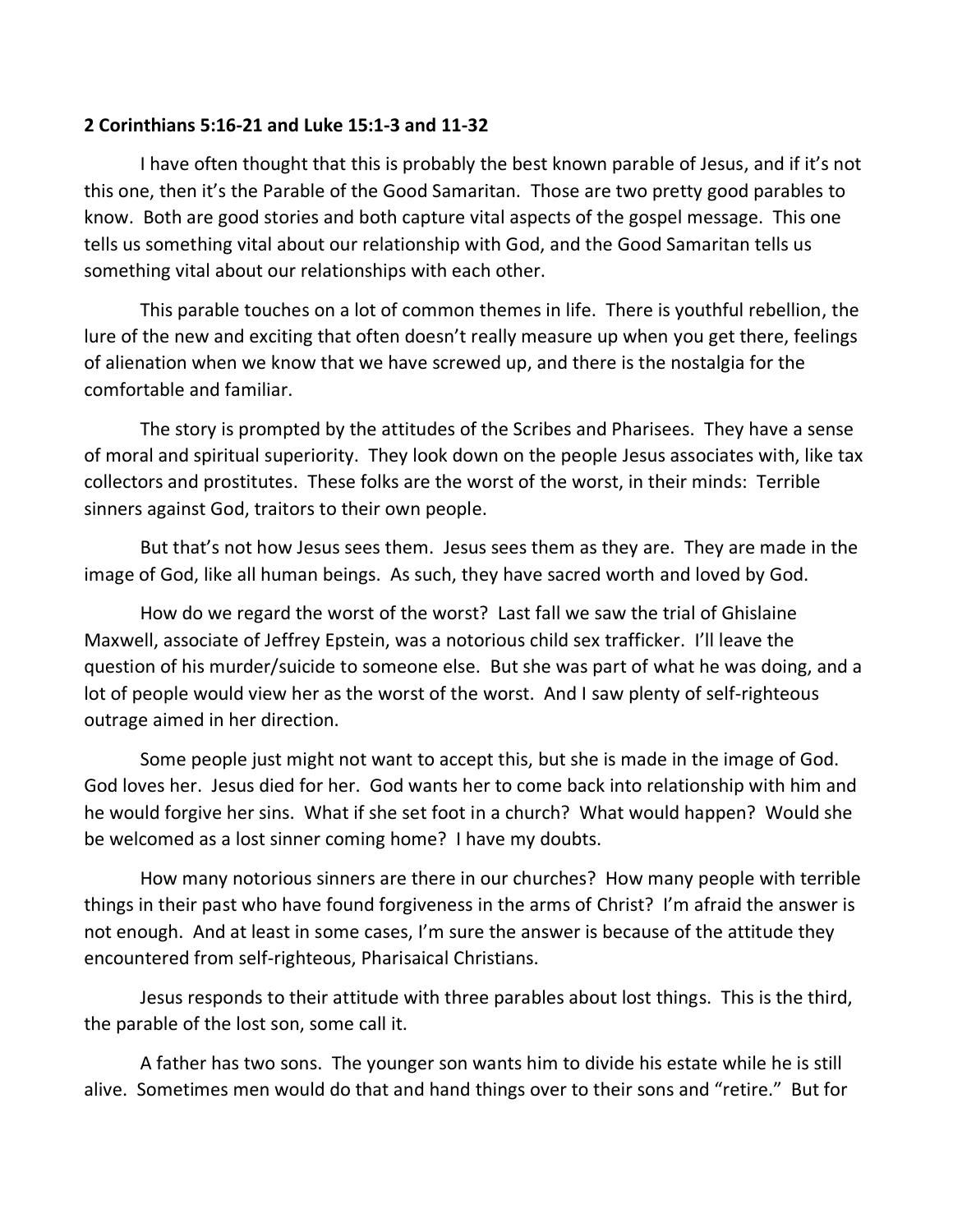the son to ask for it was kind of like him saying, "I wish you were already dead." Nonetheless, he agrees to it.

The younger son takes his share, which would be one-third in Hebrew tradition, and leaves. He's not allowed to do that. It still belongs to his father while he's alive. But the father lets him go. God has given us freedom. Even if he knows that we will abuse it, he still values our freedom enough to give it to us.

The son goes off to a foreign land. The grass is always greener on the other side, he thinks. Until it isn't. We don't know much about this younger son, but many have supposed that since he is unmarried, that likely means he is still a teenager. Most Jewish men married by 20. No doubt he lacks experience at managing money and he ends up in a desperate situation.

Finally, he "comes to himself." That's a literal reading of verse 17, and I think it's significant. We are not truly ourselves as long as we are living in rebellion against God. We find our true identity in relationship to our Creator and Heavenly Father.

He remembers the goodness of his father. And he hopes to be taken back as a hired hand. In a first century Jewish home, a hired hand was the low man on the totem pole. We might think it's better than being a slave, but that's our understanding. A slave was a member of the household. If things were bad, the slave still had food on the table and a roof over his head every day. The hired man would be let go.

The Pharisees would probably think he was audacious even for wanting this. They would say that such a son should never be allowed to come home, under any circumstances. And in saying that, they misunderstand the character of God.

The father is looking for his return. That is a picture of God. God wants us to come home to him. But we have to choose that. God may work to "draw us back" to him. We Christians in the Wesleyan tradition understand that there is "prevenient grace," the grace of God that calls us back to relationship with him, long before we know Christ. But in any case, we must choose to return to God. We have free will. We are not like the lost coin or the lost sheep in Jesus' two other parables. We must return to him of our own volition.

He is welcomed back as a son. He is given the finest robe, which would be the father's own robe, a sign of honor. He is given a ring. This would be a family signet ring. And he is given sandals. Slaves generally did not wear shoes in that culture. He is restored to sonship. God restores us to our place as children when we come home to him. There are no slaves or hired hands in the Kingdom of God, only children of God.

"My son was dead but he has come back to life." Apart from God, we are dead. Repentance is coming back to life.